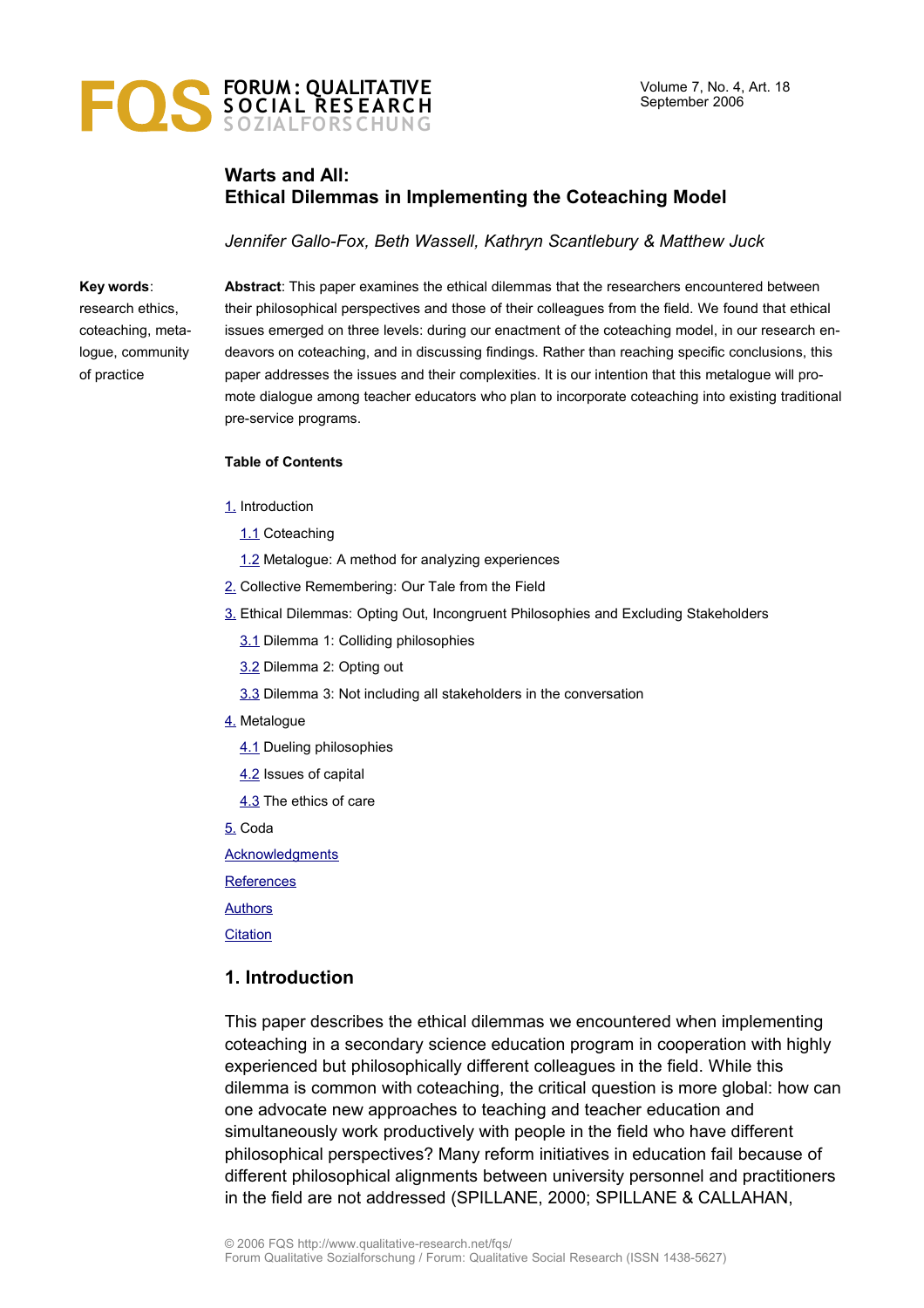2000). One purpose of this paper is to promote dialogue among coteaching advocates about the issues we confronted in this study. [1]

### <span id="page-1-1"></span>**1.1 Coteaching**

Coteaching is an innovative approach for teachers, experienced and beginning, to critically analyze their teaching. Described as "teaching at the elbow of another" (ROTH & TOBIN, 2002) it involves all participants within the praxis of teaching in classroom and conversational settings (ROTH, TOBIN, & ZIMMERMAN, 2002; TOBIN & ROTH, 2002). In our teacher education program, interns (student teachers) cotaught with cooperating teachers and other interns during a semesterlong student teaching experience. [2]

Coteaching as the model for student teaching involves multiple stakeholders—the coteachers, the students, administrators, parents/guardians and the university personnel (faculty and student teaching supervisors). Each stakeholder may have different conceptions of good teaching, and how coteaching should unfold in praxis and practice. As we implemented coteaching we struggled with ethical dilemmas associated with stakeholders' different interpretations of coteaching that evolved when working with "colleagues in the disciplines and schools" (NATIONAL COUNCIL OF ACCREDIATION FOR TEACHER EDUCATION, 2002). Through metalogue we explore the ethical dilemmas that arose during the enactment of coteaching, our research on coteaching, and our group's discussion of this research. After an initial description of metalogue we present a tale from the field (VAN MANNEN, 1988) to provide readers with a contextual understanding of our experience. The ethical dilemmas that arose in our work are then discussed in the ensuing metalogue. [3]

# <span id="page-1-0"></span>**1.2 Metalogue: A method for analyzing experiences**

We use metalogue as a forum to examine what was learned and to use this new knowledge as a resource because it enables us to maintain our individual voices and perspectives (ROTH & TOBIN, 2004). Our varied positions in the project provide us with different vantage points and questions. Maintaining the multiplicity of voices is integral to the process of metalogue (ROTH, MCROBBIE, & LUCAS, 1998; ROTH & TOBIN, 2004), as is the process of collective remembering (ROTH & TOBIN, 2004) where

different participants in a teaching/learning situation get together to describe and explain events in which they have participated. … From this perspective, remembering is a social act, a way of doing something in the present by invoking the past in an appropriate and skilled manner. (ROTH & TOBIN, 2004, ¶25) [4]

Initially, as an implementation study of the coteaching model of student teaching, our central focus was on the teaching interns, their coteaching experiences, and the ways that the model unfolded in the suburban, high school setting. Most stakeholders accepted coteaching, its theoretical foundations, and the implications that the model had for praxis. While clinical supervisors were central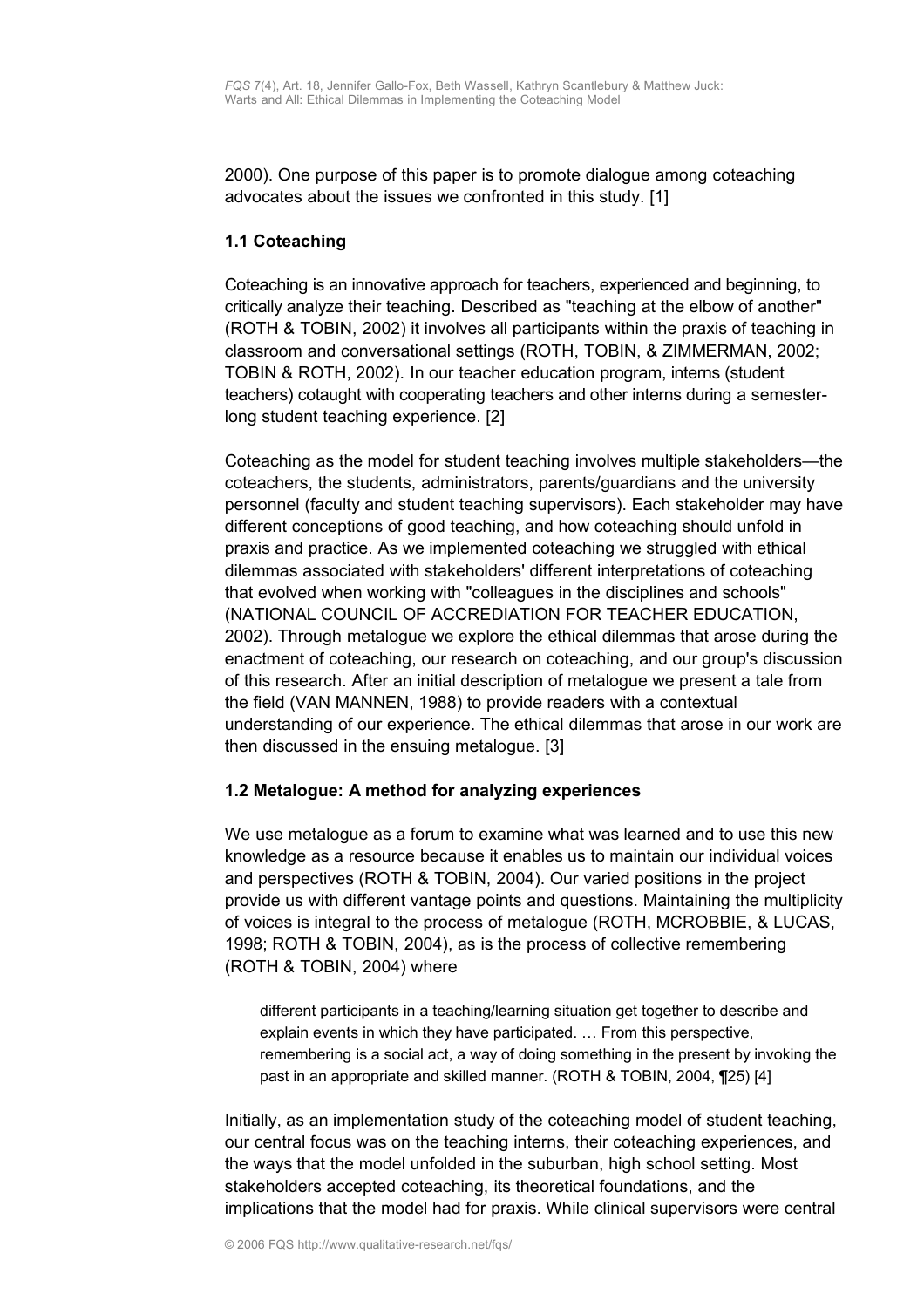stakeholders in the student teaching process, we originally viewed them as peripheral research participants. However, over time it became apparent that individuals had different interpretations of coteaching based upon their various views about teaching and the process of learning to teach. Initially we were not aware of the implications of these disparate stances, yet as the study evolved issues began to emerge. In our discussions about coteaching and reflection on praxis, we began to question how these varied viewpoints shaped the learning contexts for the interns. Also, we became increasingly aware that while clinical supervisors existed on the periphery of our study, they played integral roles in shaping the contexts of the interns' learning. At the end of the first semester of coteaching, we discussed our ethical concerns about the peripheral research roles occupied by university supervisors through emails and conversations. These interactions and reflections serve as the basis for this paper. [5]

Within our metalogue we present a tale of the field. This form of collective remembering provides a composite picture of interns, cooperating teachers, and university supervisors from our study. The tale of the field presents an amalgam of our different constructions of the experience, brings the story together, and provides a context for the reader; yet we deconstruct it through the metalogue. Each of us views the ethical dilemmas through different lenses—that of program administrator, researcher, or intern and as such had different constructions. Although we asked different questions throughout the study, we struggled with similar issues. In the tale that follows we represent ourselves and our roles in the project by describing our experiences, yet we have created composite caricatures of participants to provide anonymity and to adhere to an ethic of care with respect to those who were involved with coteaching but not in the research (GUBA & LINCOLN, 1989). [6]

# <span id="page-2-0"></span>**2. Collective Remembering: Our Tale from the Field**

*The actors (in order of appearance)*: Narrator – An amalgam of author perspectives Kate – Program administrator Pam – High school science department chair and coteacher Sheila and Sam – Clinical supervisors Jennifer and Beth – Program researchers Matt – Teaching intern; joined research group after graduating from the program [7]

#### *Setting the stage:*

Narrator: As coordinator of the science teaching education program, Kate had sole responsibility for the administration and teaching requirements for the secondary science education program. She introduced coteaching as the model for student teaching. Kate and Pam cotaught the university science methods course. Pam offered her school, Biden High School, as a coteaching site. Pam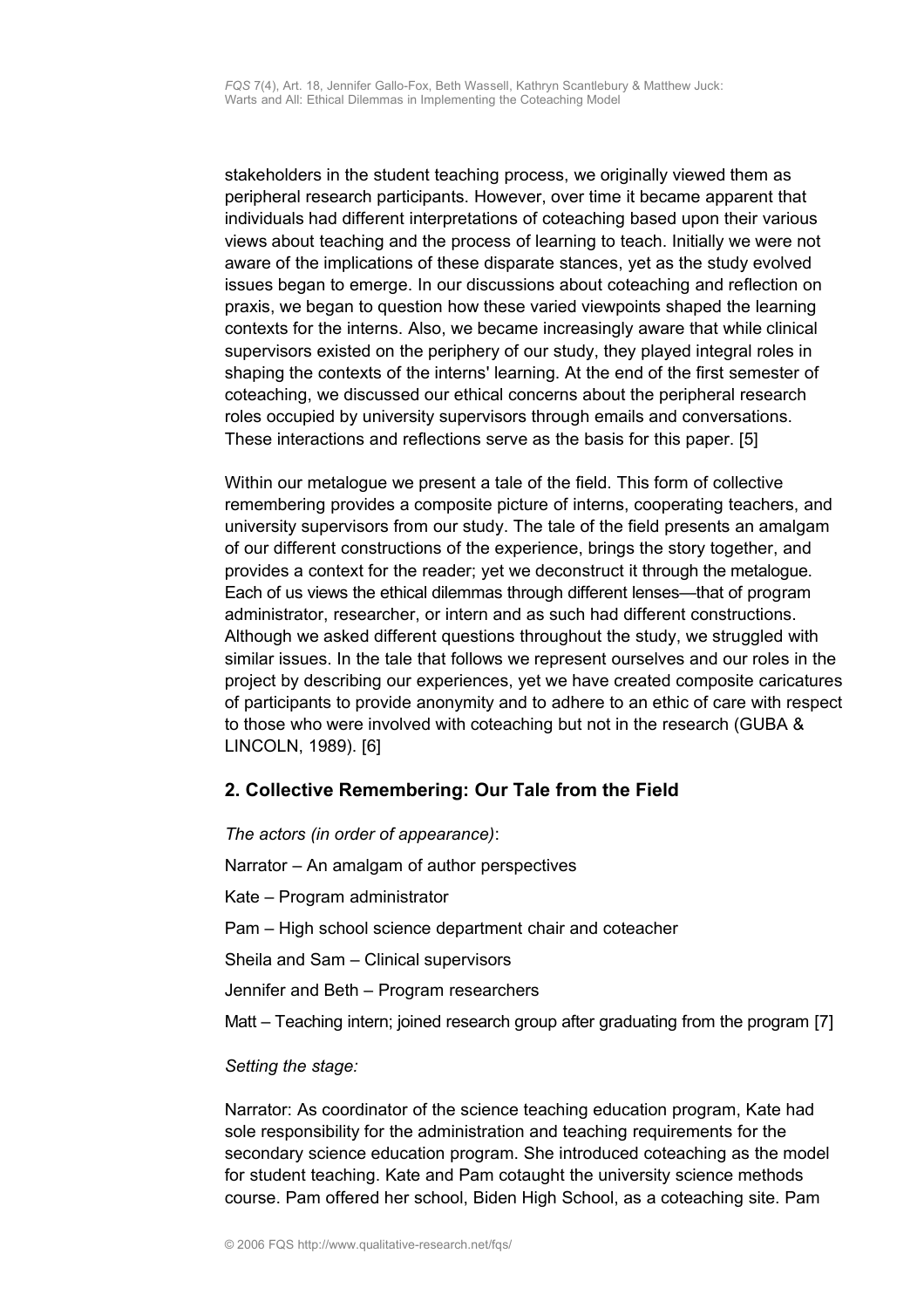and Kate met with Biden High's administrators and science faculty to explain coteaching and to recruit cooperating teachers. Several science teachers volunteered in part, because coteaching allowed them to retain responsibility for their classes. In the more traditional student teaching model, over a fifteen-week practicum, cooperating teachers gradually relinquished their teaching responsibilities for a majority of their classes to a student teacher. [8]

Student teaching supervision at State University is performed by adjunct faculty members. Typically, supervisors are retired teachers, retired school administrators, or experienced teachers who prefer part-time employment. Adjunct faculty members are paid on one-semester contracts, receive especially low wages in academe and do not have the benefits and privileges associated with full-time employment at a university. [9]

Sheila and Sam were the two adjunct faculty who supervised the high school science interns. Sheila taught high school science for seven years. She left the full-time teaching before the current reforms that introduced standards-based teaching, high stakes testing, and teacher accountability into schools. Sam is a recently retired high school science teacher, who had been involved with writing the state's science standards and the professional development programs around inquiry-based learning. Sheila and Sam are dedicated university supervisors who enjoyed working with the interns. In addition to conducting regular classroom observations, they participated in the seminar discussions on the teaching and learning of science. Sheila and Sam were slightly skeptical about coteaching, but realized that although Kate framed the introduction of coteaching as an option and asked for their input, she had already decided that the program would move to coteaching. The supervisors were correct. [10]

Biden High School became a site for coteaching and Kate had received a grant to study its effectiveness. As program coordinator and the university faculty member responsible for student teaching, Kate had power over the interns' grades and the institutional recommendation for teaching. Jennifer and Beth served as the primary researchers and conducted interviews throughout the study. The interns, including Matt, were interviewed several times throughout their coteaching experience. Kate did not know the content or context of the interviews until after the interns' graduation. [11]

# <span id="page-3-0"></span>**3. Ethical Dilemmas: Opting Out, Incongruent Philosophies and Excluding Stakeholders**

Narrator: Over the course of the semester, three ethical dilemmas emerged in connection with our implementation of coteaching. First, we found that some of the study's participants, including cooperating teachers, interns and supervisors, did not agree with the coteaching's philosophy. Some participants chose not to enact coteaching, which became a second dilemma. Finally, issues emerged when we, as researchers, critically discussed these issues without including the stakeholders. In this section we illustrate the intricacies of each dilemma as a preface to the metalogue that ensues. [12]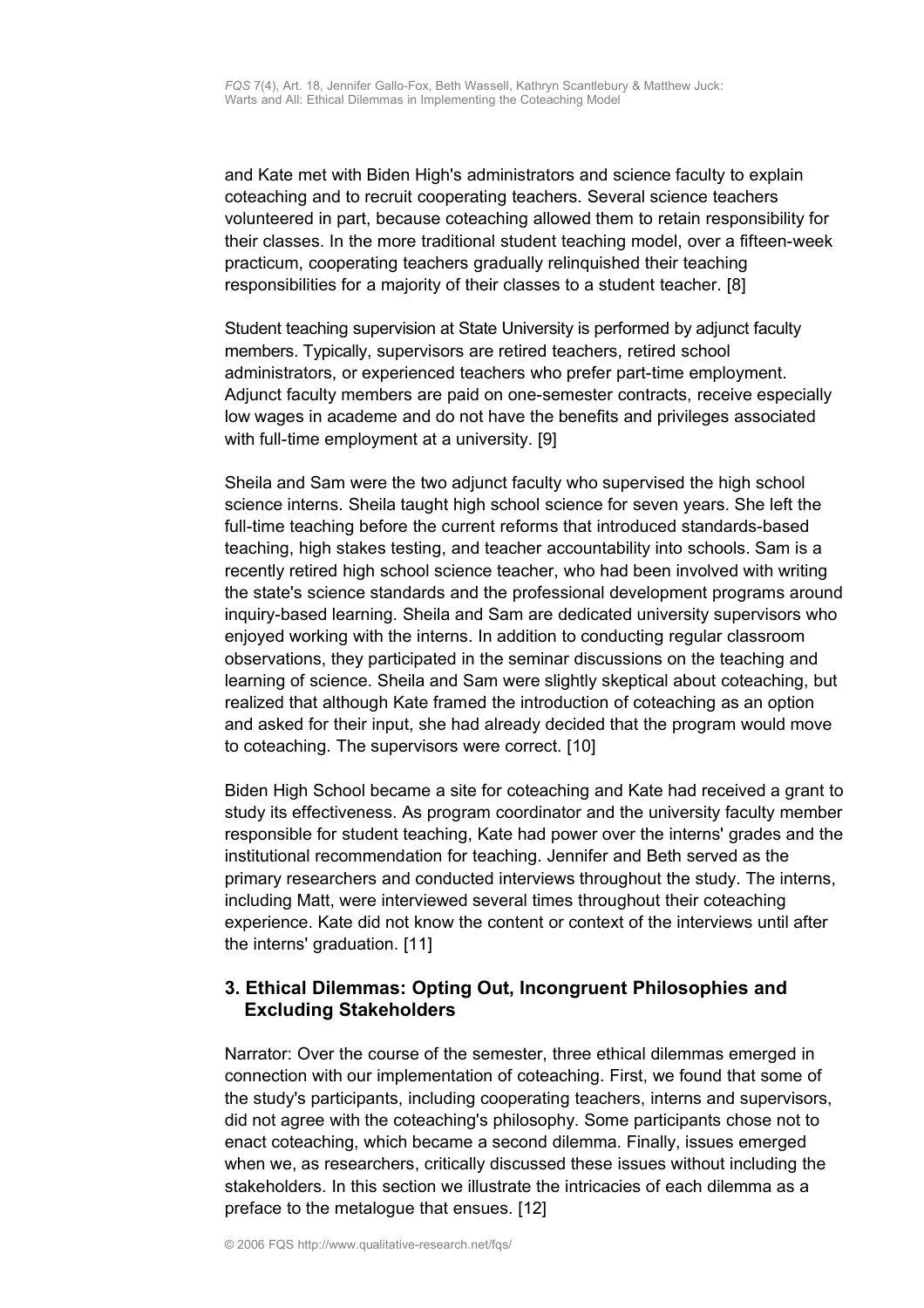### <span id="page-4-0"></span>**3.1 Dilemma 1: Colliding philosophies**

Narrator: As the semester unfolded it became apparent that the participants had different interpretations of what the model should look like. These issues appear to have stemmed from different philosophies of teaching and learning. Typically these occurrences went unmentioned in seminar discussions, interviews or debriefing sessions. When problems were discussed, the coteachers involved identified a lack of communication about individual views regarding the planning and implementing of curriculum. Matt recollected this disconnect with one of his cooperating teachers in a journal entry. [13]

Matt: "My student teachers," was a phrase I recall Rosie applying to me and the other interns. This phrase conveyed a sense that she had some form of ownership of the interns in her classroom. In response, I remember thinking that she wasn't the only teacher with whom I was coteaching. Before starting student teaching, I had become accustomed to perceiving myself, and my fellow student teachers, as interns. Personally, I felt that the term portrayed us as more than just students learning how to teach. Clearly, the latter was exactly what this experience was intended to do. I believe that coteaching allowed me to better hone the techniques and methods I will use as a beginning teacher by sharing the responsibilities and decision making of each course with my coteachers. Most importantly, the coteaching environment provided the opportunity for reflection on my teaching practice. [14]

At times I felt as though Rosie was taking charge of the coplanning sessions and also directing the way a lesson would be taught. For example, during one of our course units, she came to our planning sessions with a written copy of how the material of the unit would be divided up over the course of each week. As I reflect on this I realize that we were not collaboratively planning the unit, but rather that the planning was being directed by one person—our cooperating teacher. [15]

I'm not sure why I didn't raise my concerns with Rosie. I assume that part of my decision not to challenge her suggestions was because I respected her as both my cooperating teacher and a teacher. However, my lack of voice in this situation did not allow for my opinions to be acknowledged, and decreased my share of responsibility for the lessons being planned. Thus, the question still remains: did my silence inhibit learning opportunities for everyone partaking in the teaching of the course? Clearly, there was a lack of communication between my fellow interns, Rosie, and myself during certain planning sessions. (Matt, Coteaching Journal, Spring 2004) [16]

Narrator: The acknowledged disconnect between Matt and Rosie identifies a situation in which a coteaching pair struggled with the collaborative nature of coteaching. In this instance it appears that Matt and Rosie's disconnect revolved around issues of control and the types of capital each stakeholder acquired and used within the classroom setting. [17]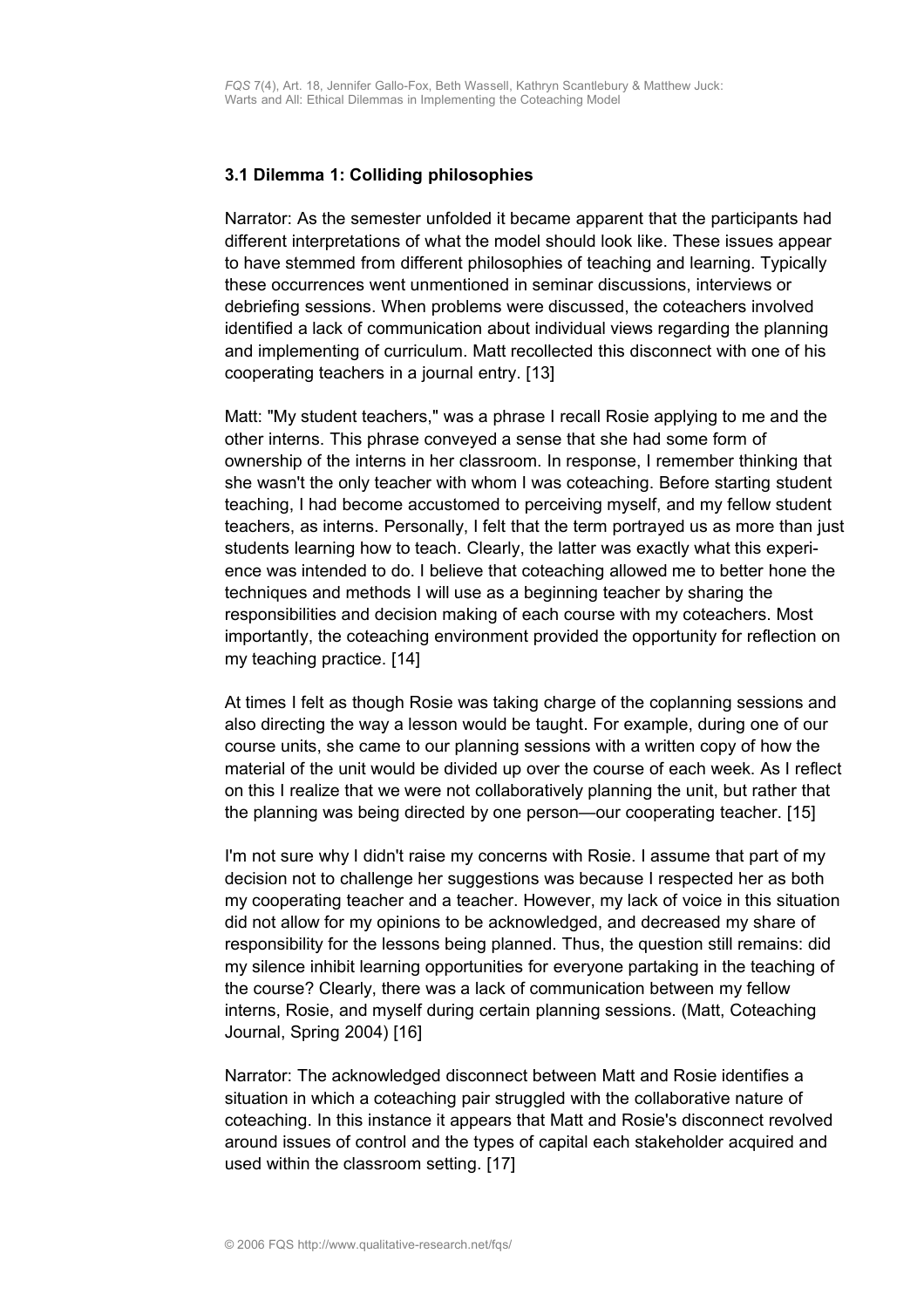Over time it became clear that Sheila, one of the supervisors, was also uncomfortable with the coteaching model. Kate had made the decision to implement coteaching despite Sheila's reservations. Sheila was reluctant to participate in either the weekly seminar or the research. But she was cautious about critiquing coteaching. Sheila mentioned that "Kate was the boss," and seemed to take this arrangement quite seriously. She enjoyed her involvement with the program and did not want to jeopardize her employment. Shelia had been a highly successful science teacher in a well-regarded school district, and worked hard to help the interns acquire certain teaching skills, consistent with her philosophy. Her conception of successful teaching practices emphasized strong classroom management with the teacher as the focal point of instruction. She did not value science teaching that included inquiry activities, group work, or nonlecture approaches. Inevitably, conflicts arose for the interns during the semester between Sheila's philosophy of teaching, coteaching and the instructional practices promoted by Kate, the program administrator and methods course professor. [18]

# <span id="page-5-1"></span>**3.2 Dilemma 2: Opting out**

Narrator: While most coteachers enjoyed teaching and learning together and acknowledged the benefits of coteaching for both themselves and for the students, several issues unfolded as the semester progressed. One pair of coteachers preferred a traditional model of student teaching because they believed that teaching alone would better prepare the intern for the real world of teaching. When Kate, Jennifer, or Beth were off-site, the coteachers quietly closed the door and the intern assumed all the responsibility for the class. These coteachers struggled to shift into coteaching mode when Kate, Jennifer or Beth entered the room. Sheila agreed with their approach and did not suggest that the pair coteach, nor did she inform Kate of the arrangement. [19]

# <span id="page-5-0"></span>**3.3 Dilemma 3: Not including all stakeholders in the conversation**

Narrator: After the coteaching semester was over, Kate, Jennifer, Beth, and Matt began to reflect on the experiences of the semester. Through conversations, the dilemmas experienced in practice became explicit and they began to plan how to deal with these issues in the next year of coteaching. However, in doing so another ethical dilemma emerged. Conversations about various stakeholders were occurring without opportunity for those participants to represent their voices. While the researchers were guided by a research ethic of care, they were finding that this framework itself was being challenged in the conversations that were occurring. How should they address these issues with Sheila and Sam, people who were already skeptical of the role of research in education? Was it right to even talk about these participants considering that they were peripheral to the initial frame of research design despite the fact that it was becoming clear that they were important participants in the implementation of the model. Recognizing this dilemma the researchers even questioned the ethics of embarking on this paper. [20]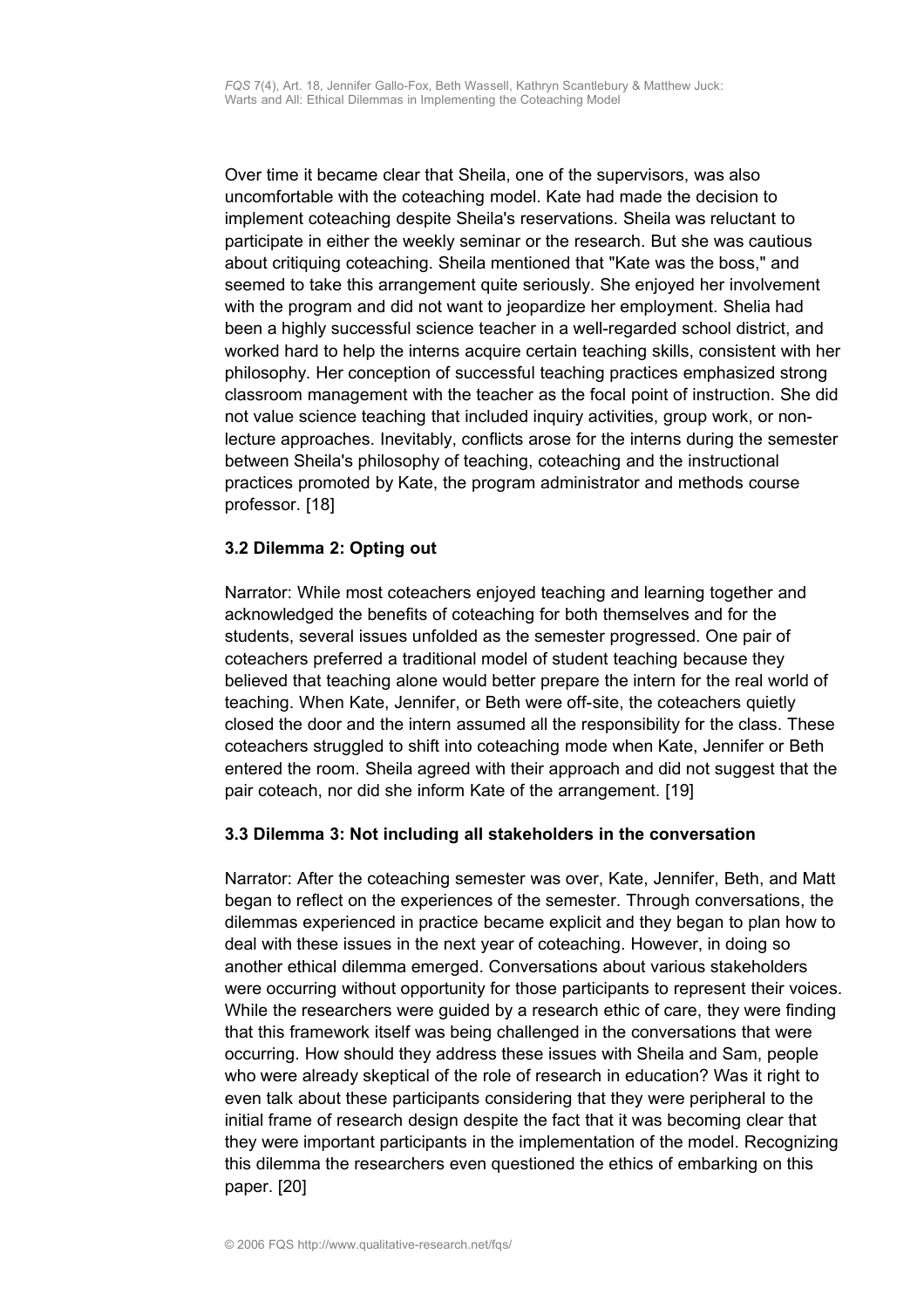# <span id="page-6-1"></span>**4. Metalogue**

The following metalogue uses the salient emergent themes to broaden the discussion of issues surrounding varied philosophical stances on teaching and learning to teach. Then using an analytical lens we explore issues of capital (BOURDIEU, 1986), agency (SEWELL, 1992), and dilemmas around research and the ethic of care (GUBA & LINCOLN, 1989). [21]

### <span id="page-6-0"></span>**4.1 Dueling philosophies**

Jennifer: While in the field, Beth and I became aware of Sheila's resistance to coteaching. Early in the research on coteaching, Beth and I began asking each other questions about Sheila's acceptance of the model. We felt that when she was in the coteaching classrooms her emphasis differed from the goals of the program. She supervised the interns through her stance of traditional teaching practice and her beliefs about learning to teach rather than learning through praxis and at the elbow of others. We became concerned that the theoretical tenets of coteaching were not being valued and reinforced when she was working with the interns. At one point Beth asked, "If she's not comfortable with the model, how can she objectively look at a class and say, 'That is effective teaching'?" Kate, as program administrator, had a different insight into the situation. [22]

Kate: I can understand the supervisors' criticisms and concerns that the interns would not gain enough teaching experience through coteaching. But another challenge we face with the supervisors comes from the changes that have occurred in science teaching since they (the supervisors) taught high school. Sheila and Sam have many years of teaching experience, knowledge of working with peers and students, enacting curriculum and assessments and interacting with parents. In the past, I have acknowledged that Sam and Shelia's beliefs about the characteristics of good teaching, such as effective management of students and administration of class time, are also characteristics that many school administrators expect from teachers. I have lacked courage to challenge Sam and Sheila's definitions of good teaching because if they decided to stop supervising the program's interns, I am not certain I would find other supervisors with their teaching background and content knowledge. Supervisors are not well compensated for their work and it is unusual to have supervisors with high school science teaching experience. [23]

Matt: To build on Kate's comments, the supervisors did represent a critical eye. As interns we, needed to recognize that not everyone would accept coteaching as an effective way to learn how to teach. It is a good experience to have that criticism. It was just hard for me personally, because my supervisor never really supported coteaching and I could tell. I felt disconnected when we would meet for our debriefing after Sheila would observe one of my lessons. I do feel that Sheila provided insightful feedback. Typically, she would review the lesson using the standardized observation form in a stepwise manner. It just seemed that the majority of points she noted were aspects concerning classroom management,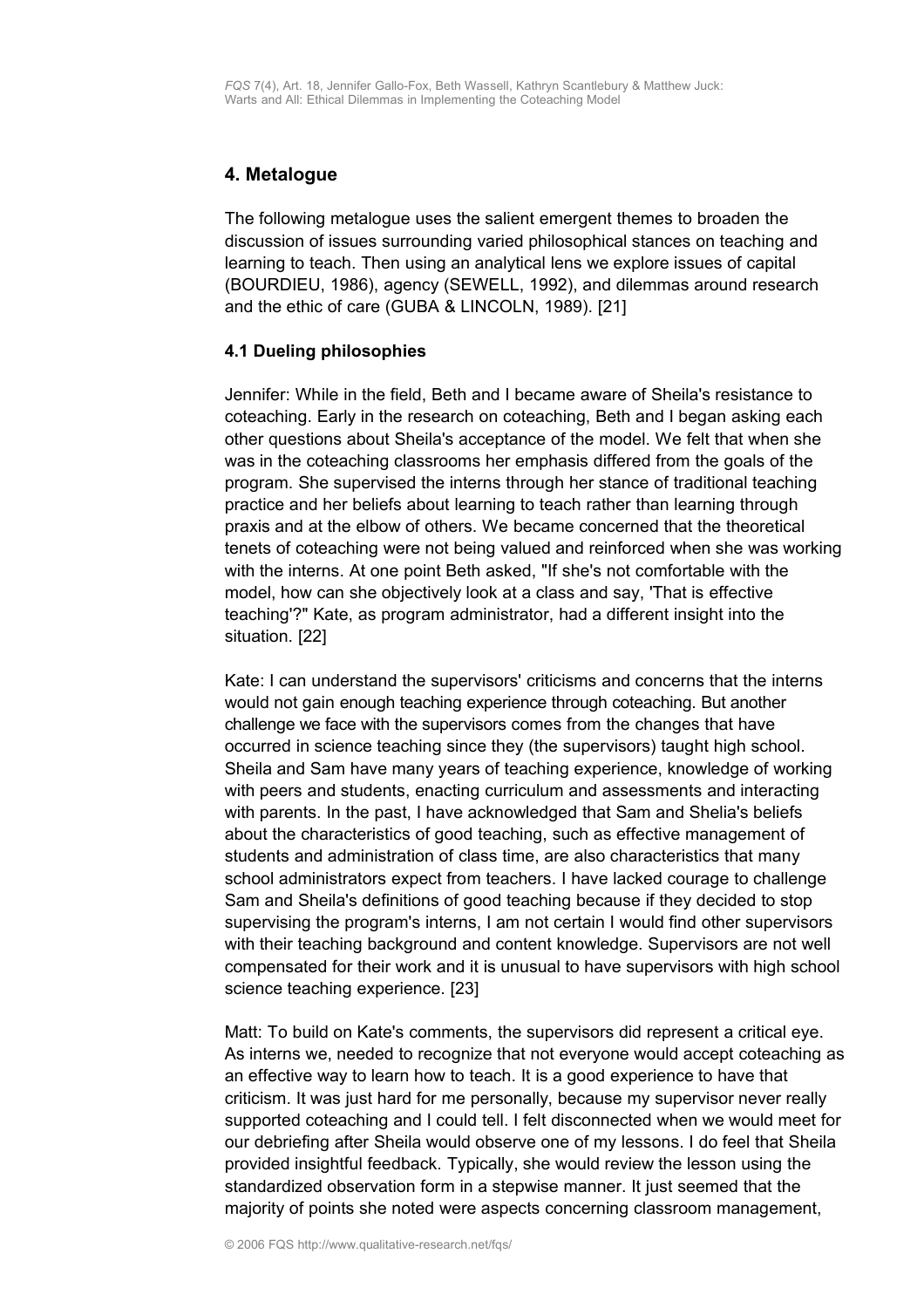such as movement about the room, intonation of voice, etc. I still feel that these were important aspects of the lessons, but I was also looking for some feedback about my teaching. Did my students get the lesson? Were my methods effective or correct? I felt completely confident answering these questions myself, and was getting feedback from each of my cooperating teachers, but I was also looking for that outside approval. Sheila acknowledged that Kate and Pam had decided to use the model before they spoke with her. Thus, the possibility for a disconnection between her ideas and the model exists, as well as between her practices and those participating in the cotaught classrooms: interns, cooperating teachers, and professionals. [24]

Jennifer: As the semester passed I began to wonder if the interns noticed what I saw as mixed messages between Kate, Sheila and Sam. I had no idea if this was something that they sensed in the feedback that they received or if it was not an issue. If indeed the interns noticed these differences, I wondered: was this an issue of concern? Were they feeling pulled in their practice by having to meet the expectations of two different philosophical stances, and if this was the case, was it problematic? Matt has indicated that this was something that he noticed. [25]

Narrator: When we first began our metalogue, we asked whether the differing philosophical stances about teaching and learning to teach affected the interns' conceptions of teaching. As our analysis evolved we realized that some stakeholders' differing perceptions impacted coteaching, the emergent teaching practices, how participants framed their conceptions about what it means to teach, and the resultant research. Furthermore, the interns were aware of the tensions. Interns received mixed messages about teaching and the coteaching of some pairs was inhibited. Using the metalogue, we began to look under these surface issues to try to understand how and why these complications had occurred so that we could better understand the issues. We used the theoretical lenses of agency, capital, and ethic of care to help us to unpack these events. [26]

#### <span id="page-7-0"></span>**4.2 Issues of capital**

Beth: Using BOURDIEU's (1986) concept of *social capital* provides a lens to examine the issues mentioned above. Social capital is a resource that is produced by social relationships and can be used to "improve the social positions of the actors in a variety of different fields" (SIISIAINEN, 2000, p.12). Social capital can be transformed into symbolic capital, which is recognized by others as status. In our situation, Kate had a lot of symbolic capital in Sheila's eyes based on her position as the Program Coordinator and her membership in academia as an associate professor at State University. Also, Kate, Sheila and Sam had built a significant amount of social capital with each other over several years of collaboration. [27]

However, Jennifer and I had very little social or symbolic capital with Sheila and Sam. We had not met them prior to beginning the coteaching study and only engaged in limited conversations with them at the Biden High. Jennifer and I were newcomers to the project, with little background in science education and limited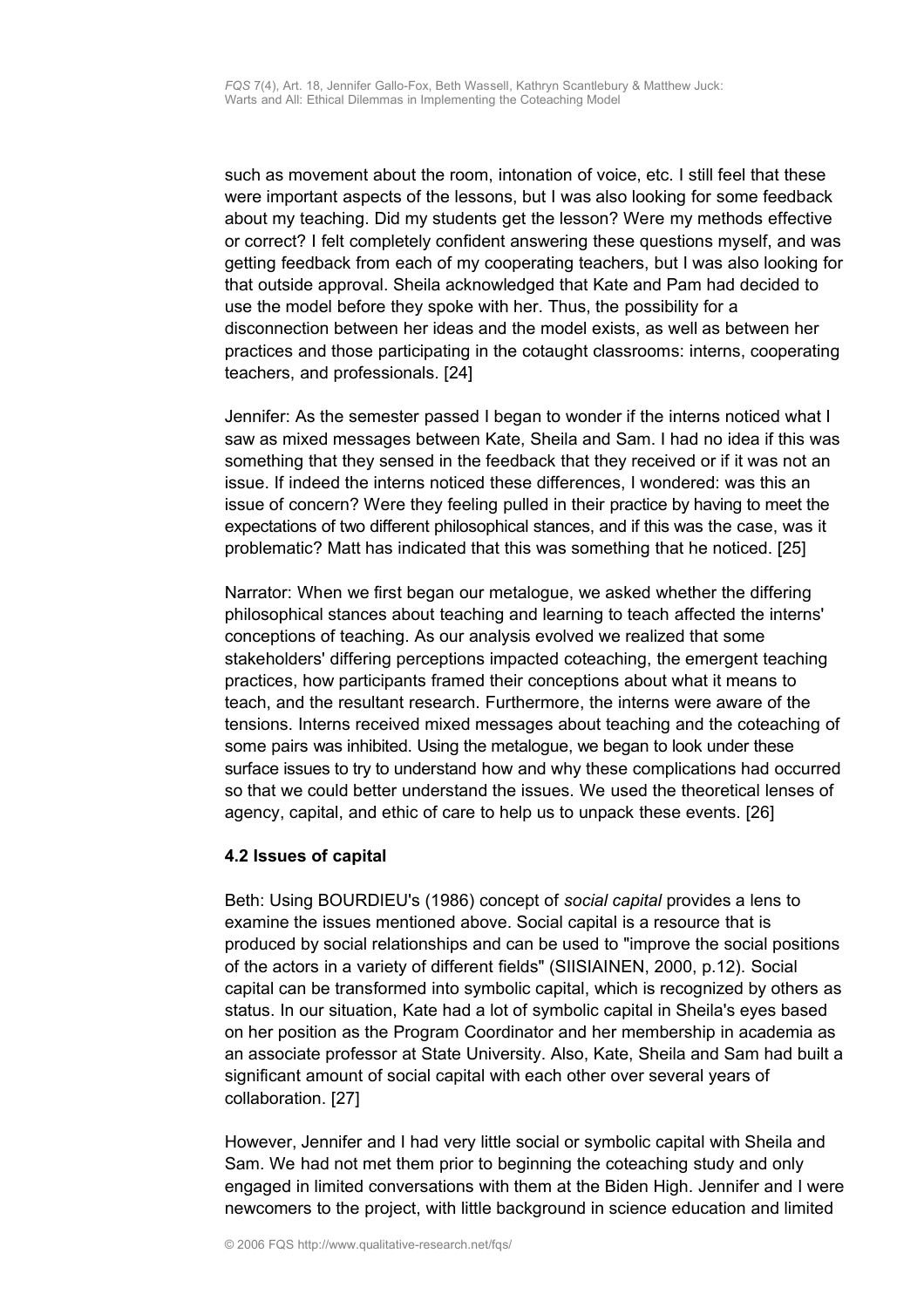knowledge of the science teacher preparation program at State University. Thus, in addition to our negligible social capital, we did not have any status or symbolic capital with Sheila and Sam. Ultimately, our lack of social and symbolic capital with the clinical supervisors impacted our agency insofar as our ability to access resources—that is, their knowledge and experiences—throughout the study. [28]

Kate: As program coordinator, I select the adjunct faculty; thus I have a large amount of power over their employment. Although I know it is difficult to find people with their teaching experience and expertise, Sam and Sheila felt insecure about the continuation of their adjunct positions. Adjunct faculty have little to no symbolic capital within the university structure. [29]

Jennifer: Despite conversations about confidentiality Sheila was extremely hesitant to talk to me about coteaching. Partially I felt that because of our limited relationship she was unsure of my role and did not trust that our conversations would not compromise her position as clinical faculty. [30]

Kate: On several occasions I told Sheila that we were interested in her input on the model. She identified some problems she saw with the interns' implementation of coteaching. First, she pointed out that one of the interns often sat at a desk grading papers during class and ignored instances of student misbehavior. Based on her comments, we found some video clips of the interns' coteaching. In seminar we showed the video and posed the question, "Is this coteaching?" Sheila never focused on the cooperating teachers' role in coteaching, only on the interns. However, Pam was a participant in the conversation and she also saw that the chemistry interns were not engaging fully in coteaching. She admitted that because the interns had not assumed co-responsibility, she intentionally was not coteaching with them. During this conversation, Sheila also voiced her concerns about coteaching. [31]

Beth: By acknowledging Sheila's concerns about whether or not we were effectively enacting the model we built some capital with Sheila. Shelia's comments enabled us to address the issues that we (Jen, Kate and I) continually discussed throughout the semester. We were trying to understand whether they were enacting coteaching in ways that validated the reasons that Kate had chosen to use the model, such as enhancing the interns' reflective practices, and increasing resources for all participants. [32]

#### <span id="page-8-0"></span>**4.3 The ethics of care**

Kate: The supervisors play a critical role in the advising of the interns, however, they receive a small remuneration for their time and expertise. Also, cooperating teachers are paid a nominal amount—less than \$100—for their time and expertise when supervising interns. The involvement with interns is viewed as a service to the profession. Also, my actions showed Shelia and Sam that I did not value their perspectives on coteaching when I did not include them in the early decision-making process to use the model. Additionally, I neglected to include financial remuneration for their time and involvement with the research in my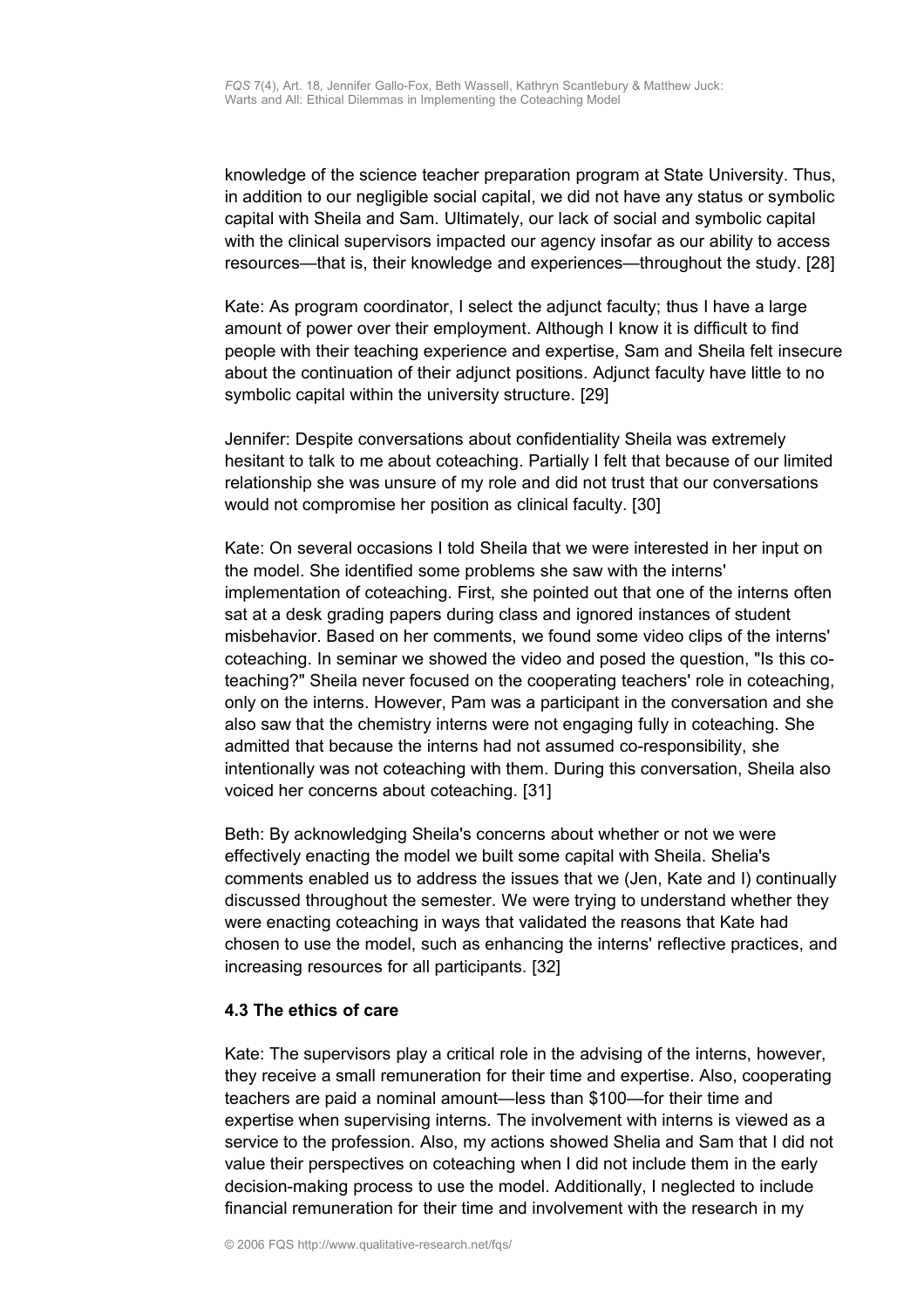grant budget. In my previous interactions, they had indicated a lack of respect towards educational research, so I did not consider involving them in the study. Although this may not have eliminated our ethical dilemma, it was short sighted of me not to consider how their roles could impact the research. Although their roles were peripheral, their responsibilities in assisting interns during the semester were central. [33]

My short-sightedness caused problems for both Jennifer and Beth. We decided that because of the power I had over the intern's grades and teaching endorsement, Jennifer and Beth would conduct the interviews with the interns and I would not be involved in the data collection during student teaching. This also meant that when Jennifer and Beth uncovered problems with Sam and Shelia's supervisory roles through the research, they had ethical conflicts in what they should do with this data. [34]

Jennifer: There were a number of times when I struggled with my role as a confidential set of eyes and ears. While not serving in an official capacity as a supervisor, I often found myself fulfilling that role informally. I talked with coteachers about their practice, worked in coteaching classrooms, and participated in weekly seminars. This is reflective of the inherent nature of coteaching, which involves all participants in the praxis of teaching and learning (ROTH, TOBIN, & ZIMMERMANN, 2002). Although I had initially seen my role as a neutral and confidential party, I quickly realized that there were times when my concerns about the teaching interns' learning opportunities took precedent. As I reflect on the issues I raised, my concerns were around what occurred between a teaching intern and either a supervisor or a cooperating teacher. In each situation my decision to say something was driven by my concern for intern learning. I asked, was it okay that the supervisors had a different teaching philosophy than those emphasized by the program? In another instance, I commented on how a coteaching pairs' strained rapport impacted their ability to work together. Finally, I asked whether we should be concerned that a teaching intern and his cooperating teacher decided that a traditional student teaching experience would be more prudent for them. These comments were driven by the acknowledgment that the interns would only experience coteaching (student teaching) once in their careers. It was my role as researcher that provided me with access to learn about these situations as they were occurring, and a goal of our research was to use ongoing data collection to inform the implementation and development of the coteaching model. Yet, by involving Kate, the program administrator, was I breaching confidence, or supporting future intern learning? While my actions were initiated out of concern for the interns, I did not think about how I could potentially have negatively impacted the supervisors and the cooperating teachers for the long-term. I failed to act with an ethics of care for all of the program stakeholders. [35]

Beth: A salient issue, especially for other researchers who attempt to tackle this type of catalytic work, is whether colleagues in practice should be involved in our conversations about research. This dovetails nicely with the ethic of care that we discussed previously. What ethical considerations do those of us on the inside of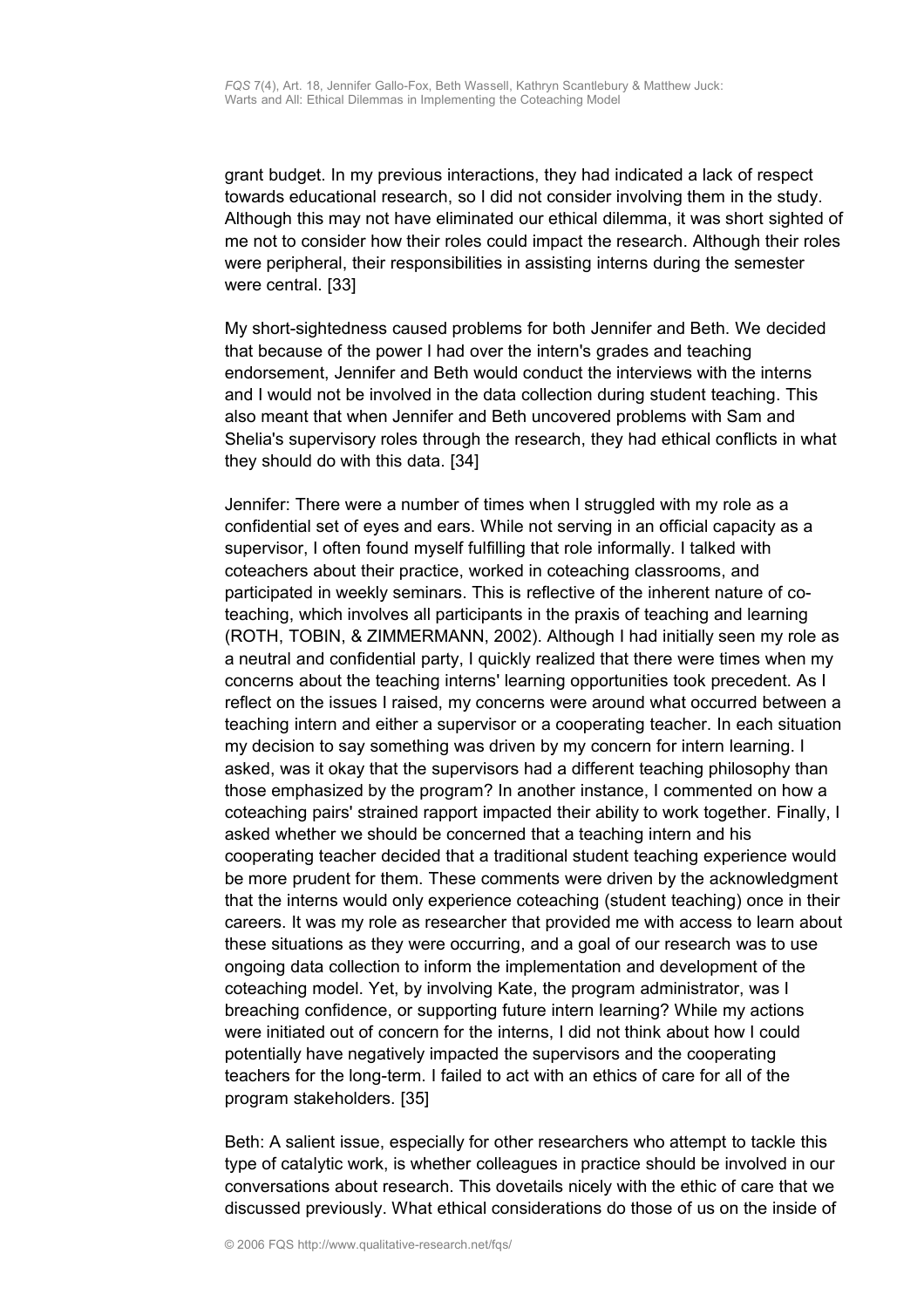the researchers' circle have to consult an individual "on the fringe" when writing about him or her? This is a difficult question, especially when the possibility exists for the individual to get offended and ask that we not write about a given topic. In our case, we spoke often about the philosophical alignment needed for those involved with the coteaching model, or rather, what happened when one individual in the group outwardly opposed the idea. However, this individual was not a part of our conversations, and few measures were taken to talk to her about it. [36]

Kate: I find it problematic that we engaged in the ideas for this paper without the supervisors' input. I struggle with respecting Sam and Sheila's contribution to the interns' education, while being frustrated with their stance on education research and their role in that research when it focuses on the improving the science teacher education program. Also, I respect their teacher knowledge and their right not to engage in the research process. I never discussed their potential roles in my research agenda when I asked if they would consider supervising student teachers. If they chose not to supervise interns, then I would need to find other colleagues from the world of practice or assume the sole responsibility for the interns' supervision. If I were placed in that position it would drastically truncate my agency with respect to conducting research. Moreover, I would not have the time to visit the interns on a regular basis and fulfill the other responsibilities of my position. [37]

Jennifer: Bringing these issues to light and discussing them as a group, is an important activity despite the fact that it exposed the study's hidden warts. Researcher reflexivity is an essential part of any critical ethnography (QUANTZ, 1992). Doing so however is risky. It opens up vulnerability to criticism—an issue that QUANTZ argues is typical of critical ethnographies where researchers openly discuss their reflexive practice. Yet, by examining these dilemmas working to improve our research we were able to improve on the implementation of the coteaching model and better support the program participants in the second year of the project. To not take on this task would pose an ethical dilemma in itself. [38]

# <span id="page-10-0"></span>**5. Coda**

Narrator: In this paper we illustrated ethical issues that arose on three levels: between participants during our enactment of the coteaching model, in our research endeavors on coteaching, and in discussing our findings. Rather than arriving at specific conclusions, this section discusses the way this work has informed our practice and addresses further questions that have emerged, many of which should be considered by other teacher educators who plan to incorporate coteaching into existing, traditional pre-service programs. [39]

First, our project involved multiple participants with varying degrees of engagement in the research we conducted. The interns were aware of their dual positionality as practicing teachers *and* as research participants; however, initially we did not realize that clinical supervisors would become an important part of the research. We would argue that investigators need to extensively consider the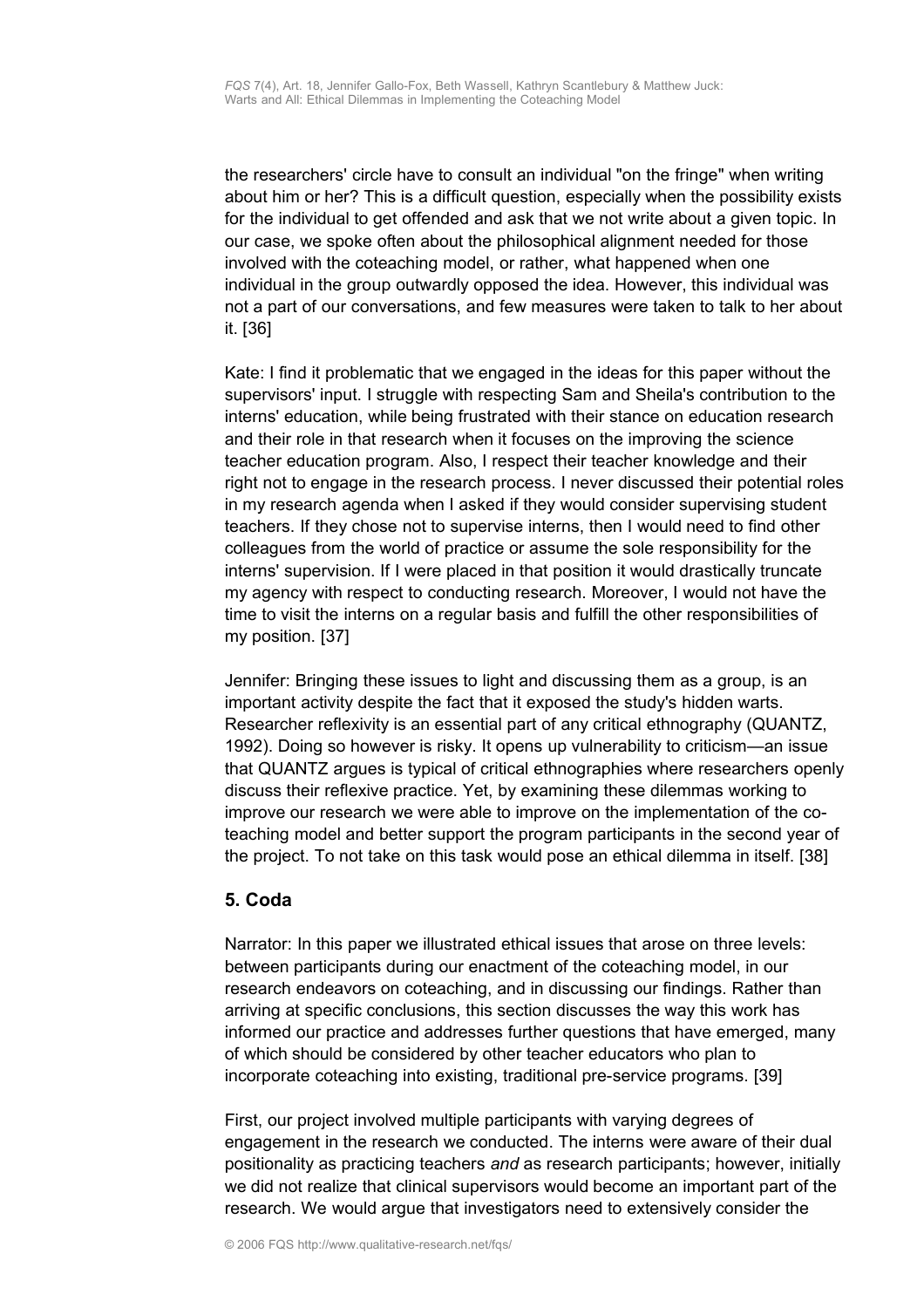implications of research for those on the fringe—in our case, colleagues from the world of practice. In our research, the individuals on the fringe impacted the ways we were able to implement the coteaching model as they had divergent views about teaching and how one learns to teach. During our data collection and analysis phases, we confronted issues as we wondered the extent to which we could describe our experiences working with them. This became a double-bind as many of the interesting findings in our study featured narratives and ethnographic vignettes involving those on the fringe—however, ethically, could we portray these individuals negatively? What would be the implications of featuring their actions, or interactions in which they were involved, as the focus of our findings? [40]

As Kate mentioned in the metalogue, a considerable issue arose when we discussed the topic of this paper. As researchers, were we ethically bound to discuss these issues as we were writing them with the individuals located on the periphery of the study? All of us agreed that this could potentially be a difficult issue to broach, since readers might interpret the paper as a description of a few coteaching critics who served mainly to disparage our efforts. In actuality, our intent was to share with readers our struggles in trying to fulfill two contradictory roles: as analytical researchers who wanted to know more about the implications of coteaching and as caring, friends, guides and colleagues, who wanted everyone involved in our innovative project to feel comfortable and validated when they expressed their thoughts, views and ideas. However, can we ever expect all participants in a project to be likeminded in philosophy and committed to the objectives of our research? In many ways, this seems impossible. Yet, we must continue to work with an ethic of care, and consider how our work affects all participants—including our colleagues on the fringe. [41]

Besides raising questions and forcing us to examine our research design, this work has helped us to identify areas for improving future research on the implementation of the coteaching model at our university. First of all we now utilize a communities of practice theoretical framework (LAVE & WENGER, 1991; WENGER, 1998) for our research that identifies and values the contributions of all participants in the learning community. As a result we have opened the lens of our study to include all coteaching participants, therefore there are no longer any participants located on the periphery of the study. Now each participant is interviewed, asked for evaluative feedback about the program, and ongoing data collection focuses on the way each participant impacts the learning of another. Additionally, at the end of each semester participant interviews and two special debriefing sessions with the supervisors and with Pam the research site's department chair are utilized as mechanisms for incorporating all participant voices in the process of examining both the program and on-going research endeavors. [42]

Additionally, philosophical differences are acknowledged as a part of ongoing coteaching practice. Discussions occur during seminars to highlight different perspectives and ways of viewing practice. We have found that publicly acknowledging alternative perspectives forces participants to examine their views about teaching. When conflicts do arise, individuals are encouraged and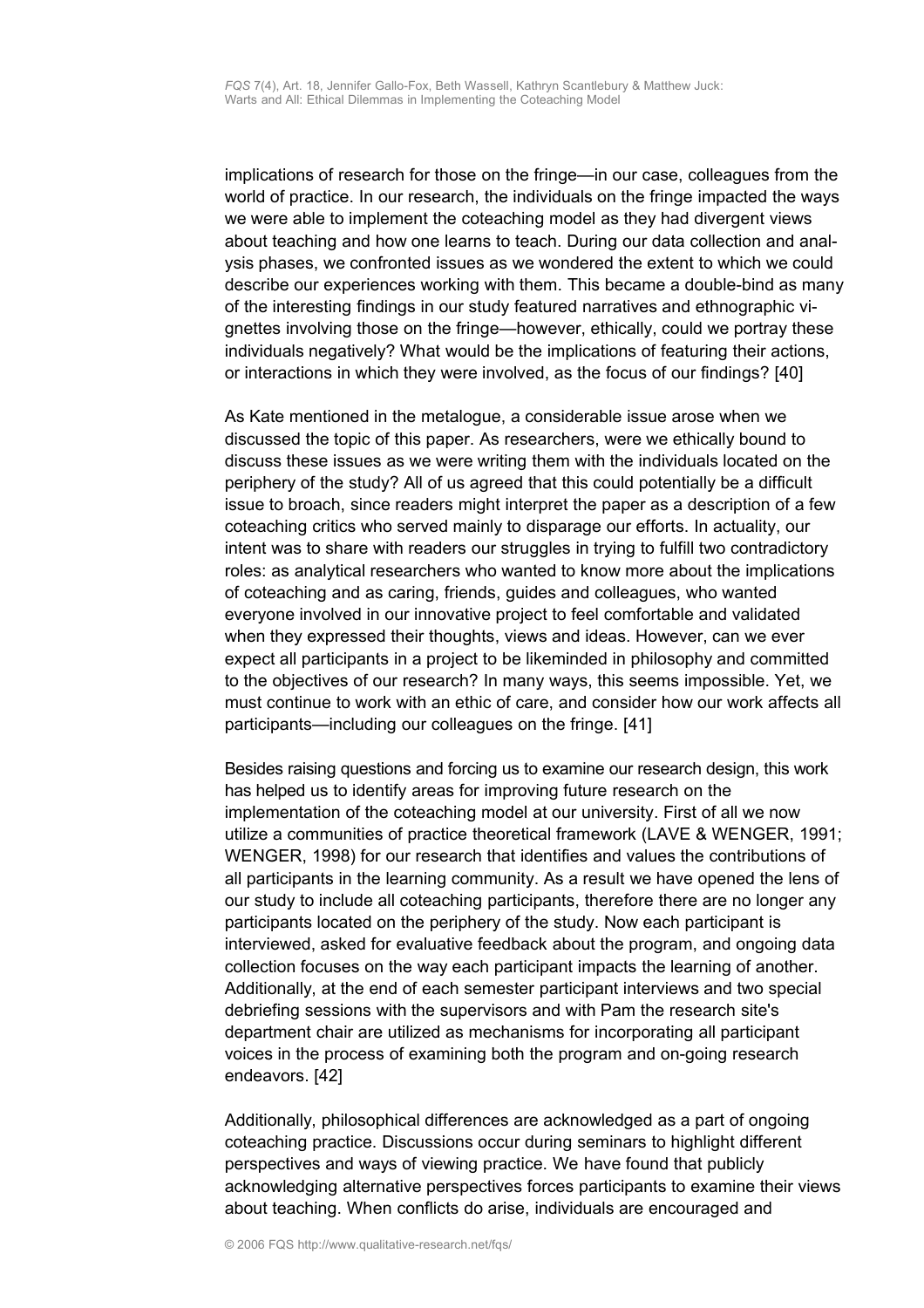supported in their effort to speak with coteachers about concerns and to address these differences through cogenerative dialogues. In the second year of research, the cooperating teachers highlighted multiple perspectives and different ways of thinking about teaching as one of the strengths of the model because it provided them with new ideas and opportunities to extend their practice (GALLO-FOX & SCANTLEBURY, 2006). Furthermore in their close-out interviews, interns explained that through coteaching they had gained valuable experience working with colleagues who were philosophically different from themselves— an experience that they believed would help them work in new settings with colleagues who potentially may view the world of teaching in different ways. [43]

Finally, as researchers we are more acutely aware of our positionality within the research and increasingly reflexive in our work. We continue to work within a research ethic of care and pay careful attention to issues of power and our roles within the coteaching community of practice. We hope that our discussion helps others anticipate some of the potential dilemmas in implementing teaching innovations and provides researchers support as they examine the ethical dilemmas in their own work. [44]

### <span id="page-12-1"></span>**Acknowledgments**

The research is funded in part by the following research grants from the University of Delaware: *Examining the effectiveness of implementing the 4 Co's to improve secondary science education student teaching* (SCANTLEBURY, PI, 2003), Delaware Center for Teacher Education, September 2004-August 2005; *Using co-teaching to improve secondary science education student teaching* (SCANTLEBURY, PI, 2004), Delaware Center for Teacher Education, September 2003-August 2004.

#### <span id="page-12-0"></span>**References**

Bourdieu, Pierre (1986). Forms of capital. In John G. Richardson (Ed.), *Handbook of theory and research for the sociology of education* (pp.241-258). Westport, CT: Greenwood.

Gallo-Fox, Jennifer, & Scantlebury, Kathryn (2006) Coteaching: A professional development model for cooperating teachers. Paper presented at the *American Education Research Association Annual Meeting*, San Francisco, April.

Guba, Egon, & Lincoln, Yvonna (1989). *Fourth generation evaluation*. Newbury Park, CA: Sage.

Lave, Jean, & Wenger, Etienne (1991). *Situated learning: Legitimate peripheral participation*. Cambridge: Cambridge University Press.

National Council of Accreditation for Teacher Education (NCATE) (2002). NCATE Unit Standards. Available at: [http://www.ncate.org/standard/unit\\_stnds\\_ch2.htm](http://www.ncate.org/standard/unit_stnds_ch2.htm) [Date of access: November 30, 2004].

Quantz, Richard A. (1992). On critical ethnography (with some postmodern considerations). In Margaret D. LeCompte, Wendy L. Millroy & Judith Preissle (Eds.), *The handbook of qualitative research in education* (pp.447-505). San Diego, CA: Academic Press.

[Roth, Wolff-Michael,](http://www.qualitative-research.net/fqs/impressum/roth-e.htm) & Tobin, Kenneth (2002). *At the elbow of another: Learning to teach by coteaching*. New York: Peter Lang.

Roth, Wolff-Michael, & Tobin, Kenneth (2004). Cogenerative dialoging and metaloguing: Reflexivity of process and genres. *Forum Qualitative Sozialforschung/ Forum: Qualitative Social Research*,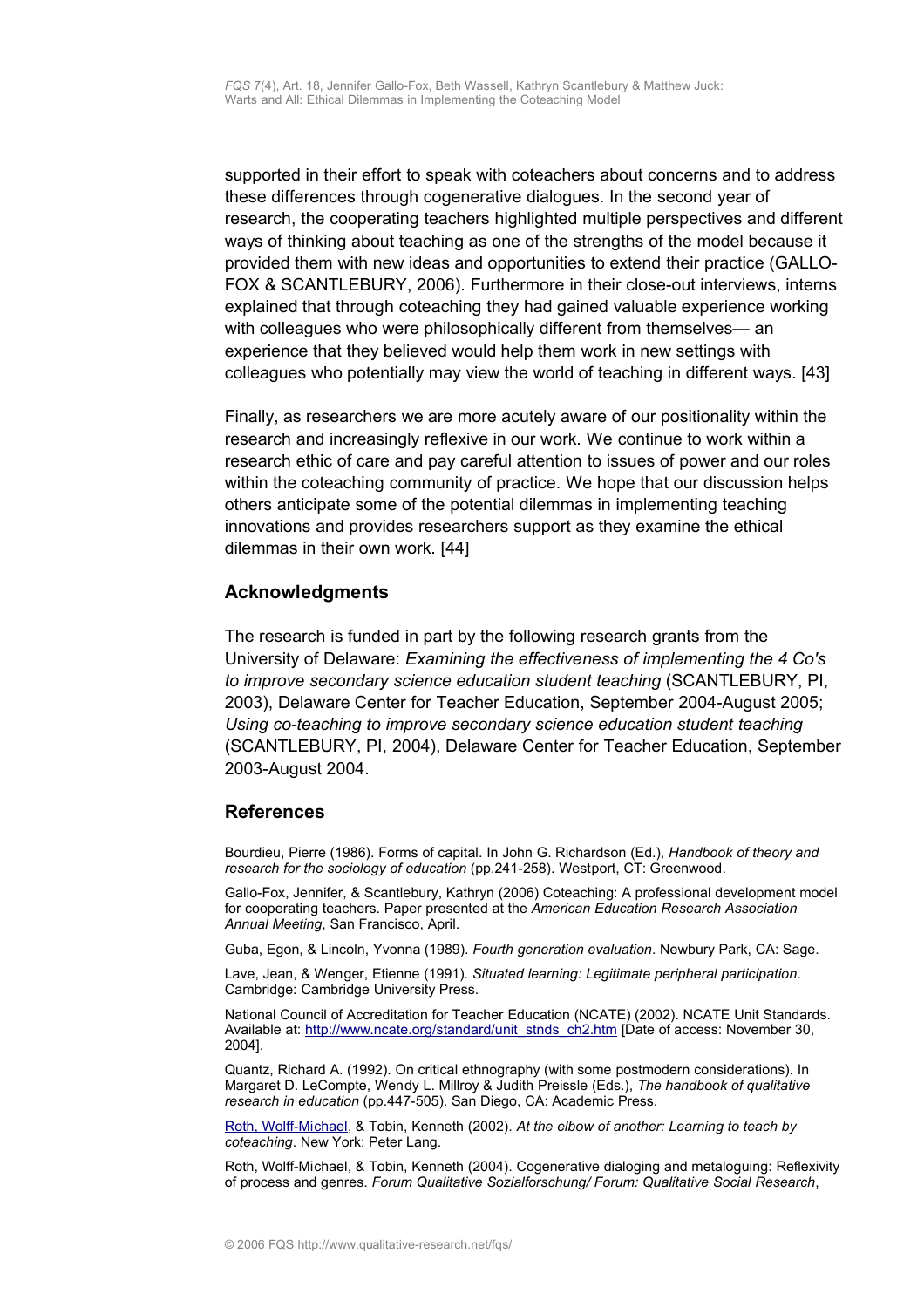5(3), Art. 7. Available at:<http://www.qualitative-research.net/fqu-texte/3-04/04-03-07-e.htm>[Date of access: November 09, 2004].

Roth, Wolff-Michael; McRobbie, Campbell & Lucas, Keith (1998). Four dialogues and metalogues about the nature of science. *Research in Science Education*, 28, 107-118.

Roth, Wolff-Michael; Tobin, Kenneth, & Zimmerman, Andrea (2002). Coteaching/cogenerative dialoguing: Learning environments research as classroom praxis. *Learning Environments Research*, *5*, 1-28.

Sewell, William H. Jr. (1992). A theory of structure: Duality, agency, and transformation. *American Journal of Sociology*, *98*, 1-29.

Siisiainen, Martti (2000). Two concepts of social capital: Bourdieu vs. Putnam. Paper presented at *ISTR Fourth International*, Dublin, Ireland. Available at: <http://www.jhu.edu/~istr/conferences/dublin/workingpapers/siisiainen.pdf>[Date of access: December 1, 2004].

Spillane, James (2000). Cognition and policy implementation: District policymakers and the reform of mathematics education. *Cognition and Instruction*, *18*(2), 141-179.

Spillane, James, & Callahan, Karen A. (2000). Implementing state standards for science education: What district policy makers make of the hoopla. *Journal of Research in Science Teaching*, *37*(5), 401-425.

Van Maanen, John (1988). *Tales of the field: On writing ethnography.* Chicago: University of Chicago Press.

Wenger, Etienne (1998). *Communities of practice: Learning, meaning, and identity*. New York: Cambridge University Press.

# <span id="page-13-0"></span>**Authors**

*Jennifer GALLO-FOX* is an educational researcher Contact: at the University of Delaware and a doctoral candidate in teacher education at the Lynch School of Education at Boston College. Her research interests include teacher education, learning to teach, research methods, and educational policy.

*Beth WASSELL* is an Assistant Professor in the Department of Teacher Education at Rowan University. Her current research focuses on issues in teacher education, coteaching, cogenerative dialogue and the needs of secondary English language learners in content-area classrooms.

*Kathryn SCANTLEBURY* is an Associate Professor in the Department of Chemistry and Biochemistry at the University of Delaware. Her research interests focus on gender issues, preservice teacher education and teachers' professional development in science education.

Jennifer Gallo-Fox

Research Associate University of Delaware, Newark, DE, 19716, USA

Phone: 1-302-831-4546

E-mail: [gallofox@udel.edu](mailto:gallofox@udel.edu)

Contact:

Beth Wassell

Assistant Professor Dept. of Teacher Education, Rowan University 201 Mullica Hill Rd Glassboro, NJ, 08028, USA

Phone: 1-856-256-4740

E-mail: [wassell@rowan.edu](mailto:wassell@rowan.edu)

Contact:

Kathryn Scantlebury

Associate Professor Department of Chemistry & Biochemistry, University of Delaware, Newark, DE, 19716, USA

Phone: 1-302-831-4546

E-mail: [kscantle@udel.edu](mailto:kscantle@udel.edu)